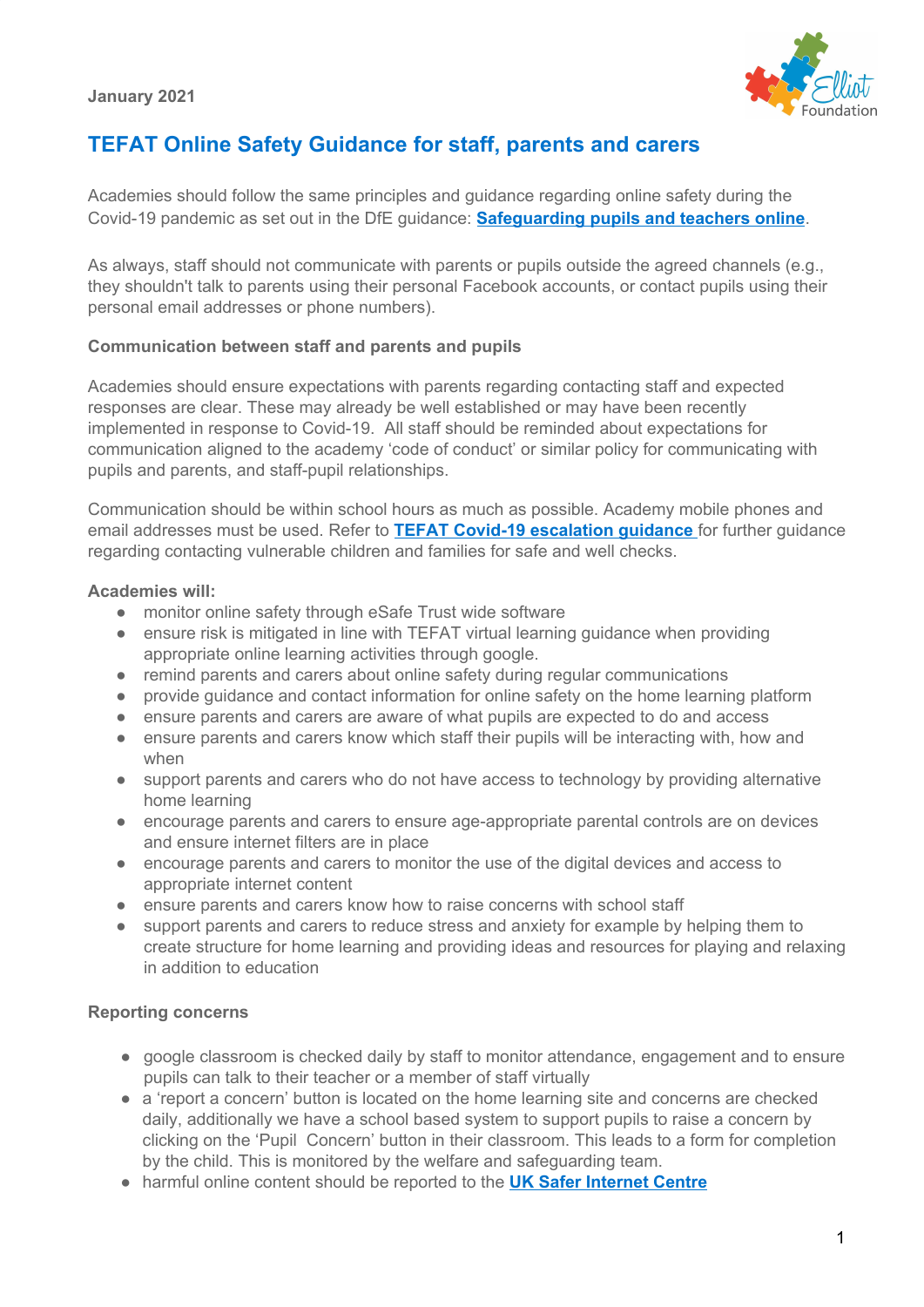- staff and parents can access government advice and trusted resources from **[Educate](https://educateagainsthate.com/) [Against](https://educateagainsthate.com/) Hate** on safeguarding from radicalisation, building resilience to extremism, and promoting shared values
- academy home websites have parent support pages to support access to services and charities
- parents/carers and pupils are encouraged to report online bullying to the academy further advice on reporting online abuse can be found on the National Crime Agency's **[Child](https://www.ceop.police.uk/safety-centre/) [Exploitation](https://www.ceop.police.uk/safety-centre/) and Online Protection command (CEOP)**
- Parents and carers can also get advice and support from **[Anti-Bullying](https://www.anti-bullyingalliance.org.uk/tools-information/if-youre-being-bullied) Alliance** for children who are being bullied

## **For parents/carers**

#### **Supporting you to keep your children safer online**

- try to monitor your child's online use and their internet access, maybe by being in a shared work space or area at home
- remind your child to let you know if they see anything upsetting or inappropriate online so that you can support them
- talk to your children about the advantages of being able to access the internet alongside the risks of 'over sharing', sharing private information and cyber bullying - **[Internet](https://www.internetmatters.org/?gclid=EAIaIQobChMIktuA5LWK2wIVRYXVCh2afg2aEAAYASAAEgIJ5vD_BwE) matters** provides age appropriate online safety checklists and tips to help parents and carers talk to their children
- be aware of what the academy are expecting children to do and who and how you can contact the academy if you have any concerns
- see our academy home <https://www.johnlockeacademy.co.uk/> for parent support pages to support access to services and charities
- please report online bullying to us by email at info@johnlockeacademy.co.uk
- report harmful online content to the **UK Safer [Internet](https://reportharmfulcontent.com/) Centre**
- you can access government advice and trusted resources from **[Educate](https://educateagainsthate.com/) Against Hate** on safeguarding from radicalisation, building resilience to extremism, and promoting shared values
- there is further advice on reporting online abuse can be found on the National Crime Agency's **Child [Exploitation](https://www.ceop.police.uk/safety-centre/) and Online Protection command (CEOP)**
- you can also get advice and support from **[Anti-Bullying](https://www.anti-bullyingalliance.org.uk/tools-information/if-youre-being-bullied) Alliance** for children who are being bullied

### **Additional guidance for supporting your child on google classroom**

Here is a simple checklist to ensure what your children are posting and sharing on the Google Classroom is safe. We are using Google Classroom in a simple way to make it as easy as possible for children to see the tasks and then post their work. We open and close the stream at set times each day and staff monitor and respond to the work which is posted. As a result of this, any work which is posted in the stream is visible to all the children and staff who belong in the classroom. This means we need you to think carefully about what you are happy to post and share with us all.

#### **Before you post your child's work please check:**

- **Are you happy for the staff and all the class to see this work?** *(if you do not want* photos of your children on here please just post the work, if your child would like to be in *the photo please make sure they are dressed appropriately - not in underwear, swimwear or partially clothed)*
- **Can the work be seen clearly?** *(make sure it is not blurry or some parts have been missed out)*